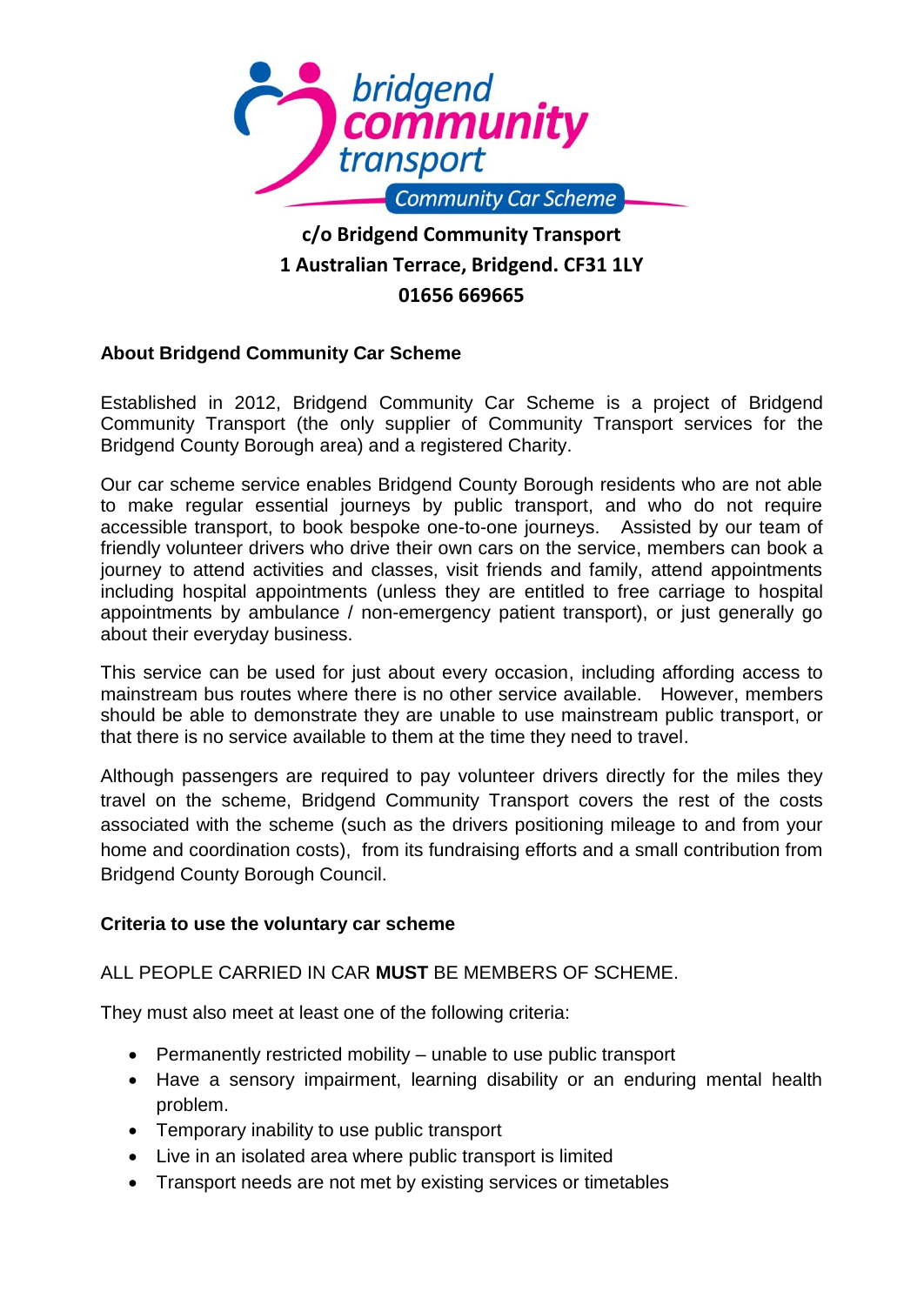• Require the assistance of a passenger assistant/ companion to travel (to be provided by the Member)

# **Application Process**

You will find enclosed an application form which should be completed and returned to our office along with a cheque payment for your annual membership fee (£12.00 including VAT).

If you require assistance, or further information to complete your forms, please do let us know as we are only too happy to help. Once we receive your form, we contact you to let you know that your application has been processed and whether you have been accepted onto the scheme. If you do not meet the criteria then your cheque payment will be returned to you.

### **Booking Procedures**

Unfortunately, unlike taxis we are unable to take bookings for travel on the same day as booking. As the service is provided by volunteers, ideally we would like as much advance notice as possible – at least 48hrs – in order we may identify a suitable volunteer for your journey requirements. If you could provide more notice that would be helpful.

All bookings are subject to availability of drivers and operate on a first come, first served basis.

Bookings may be made on 01656 669665 between 1.00 p.m. and 4p.m. Monday to Friday (except on public holidays when the office is closed). You may leave messages on the ansaphone out of hours, but we are unlikely to pick up your message out of office hours.

# **Fees for service**

As mentioned previously, there is a yearly membership fee of £10.00 plus VAT to use the service. Cheques should be made payable to **Bridgend Community Car Scheme**.

In addition, provided you return within 2hrs of being dropped the miles you travel in the volunteers car are charged to you at the rate of 45p per mile subject to a minimum charge of £5.00 per booking which covers up to the first 11 miles.

Drivers will wait **up to 2 hours** on arrival at your destination, but if you are not ready for collection after this time the charge per mile will be £0.90 per mile with a minimum charge of £10.00 as the driver will likely need to return to base.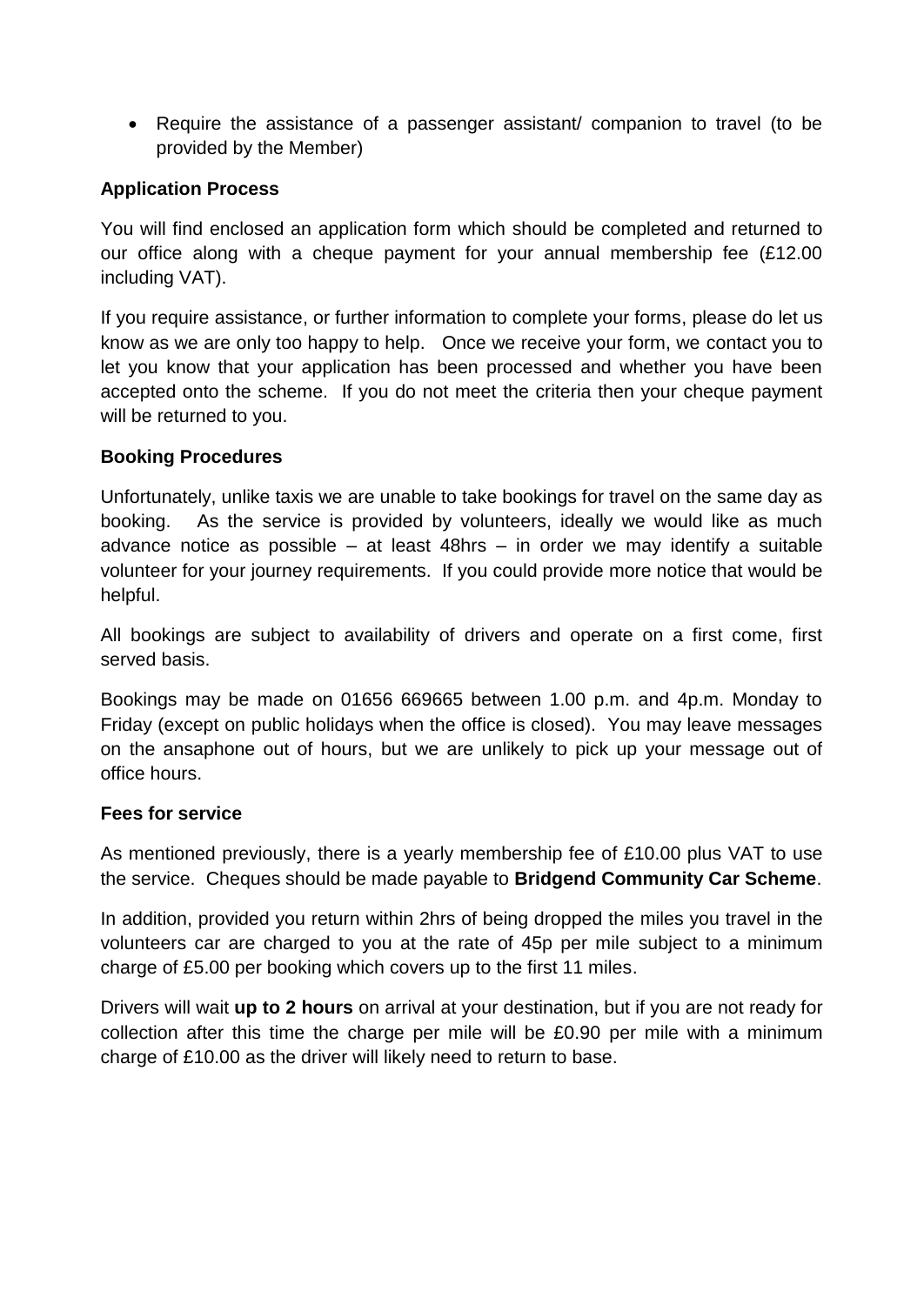## **An example of how this charging work is given below:**

Mrs Jones from Maesteg goes shopping to Bridgend every Tuesday for 1 hour 30 minutes, she will be charged for 20 miles for a return journey (assuming a 10 mile each way trip). This is calculated as:

20miles  $x 0.45p = £9.00$ 

If Mrs Jones wants to be picked up 3 hours later the charge will be £18.00 i.e. 20 miles x 0.90p. This is because the driver will have left and needs to make a separate return journey.

### **How to pay**

Membership fees should be sent along with your application to Bridgend Community Transport office at 1A, Australian Terrace Bridgend.

Mileage costs, as outlined above, should be paid direct to your driver, who will calculate your fare on the day of travel based on distance travelled and time (if you are not able to return within two hours of being dropped off).

Please note that our drivers are unable to accept tips or gifts. However, if you would like to make a donation towards the scheme please contact the Bridgend Community Transport office on 01656 665669 for details on how this may be achieved.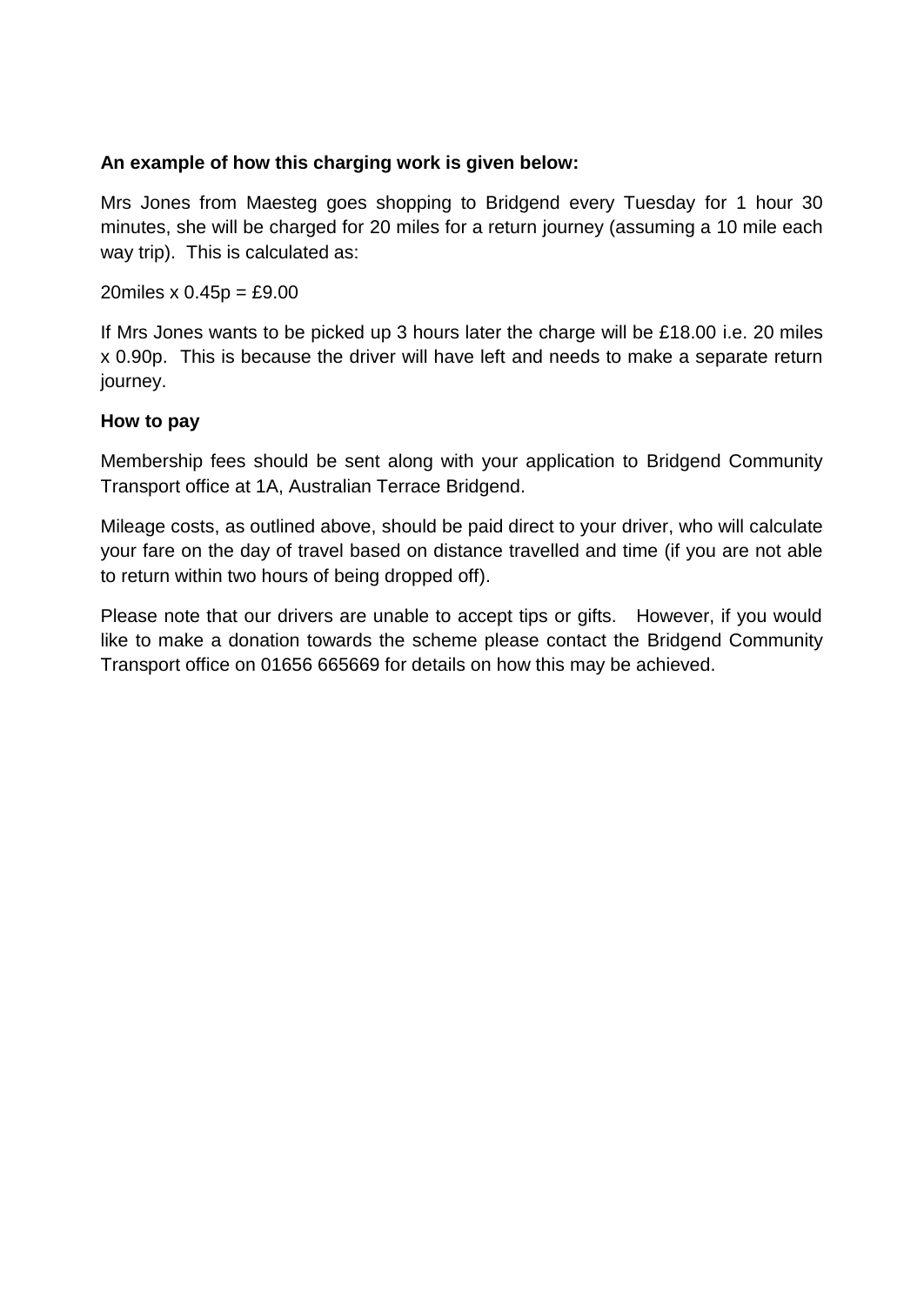# **Application for Registration**

Confidentiality will be maintained at all times

No public access to this information will be allowed

## **Personal Details**

| Title e.g (Mr/Mrs/Miss) ___________________________ |  |
|-----------------------------------------------------|--|
|                                                     |  |
|                                                     |  |
|                                                     |  |
|                                                     |  |

# **Eligibility Criteria**

These are the priority groups that qualify members to use the scheme. Please tick all the statements which are appropriate to you:

- $\Box$  My mobility is permanently restricted and I am unable to use public transport
- $\Box$  I have a sensory impairment, learning disability or an enduring mental health problem.
- $\Box$  I have a temporary inability to use public transport
- $\Box$  I live in an isolated area where public transport is limited
- $\Box$  My transport needs are not met by existing services or timetables
- $\Box$  I need support of a passenger assistant/ companion to travel (to be provided by the Member)

# **Emergency Contact e.g. (Relative/Friend/Neighbour)**

| Name:         |  |  |
|---------------|--|--|
| Address:      |  |  |
| Telephone No: |  |  |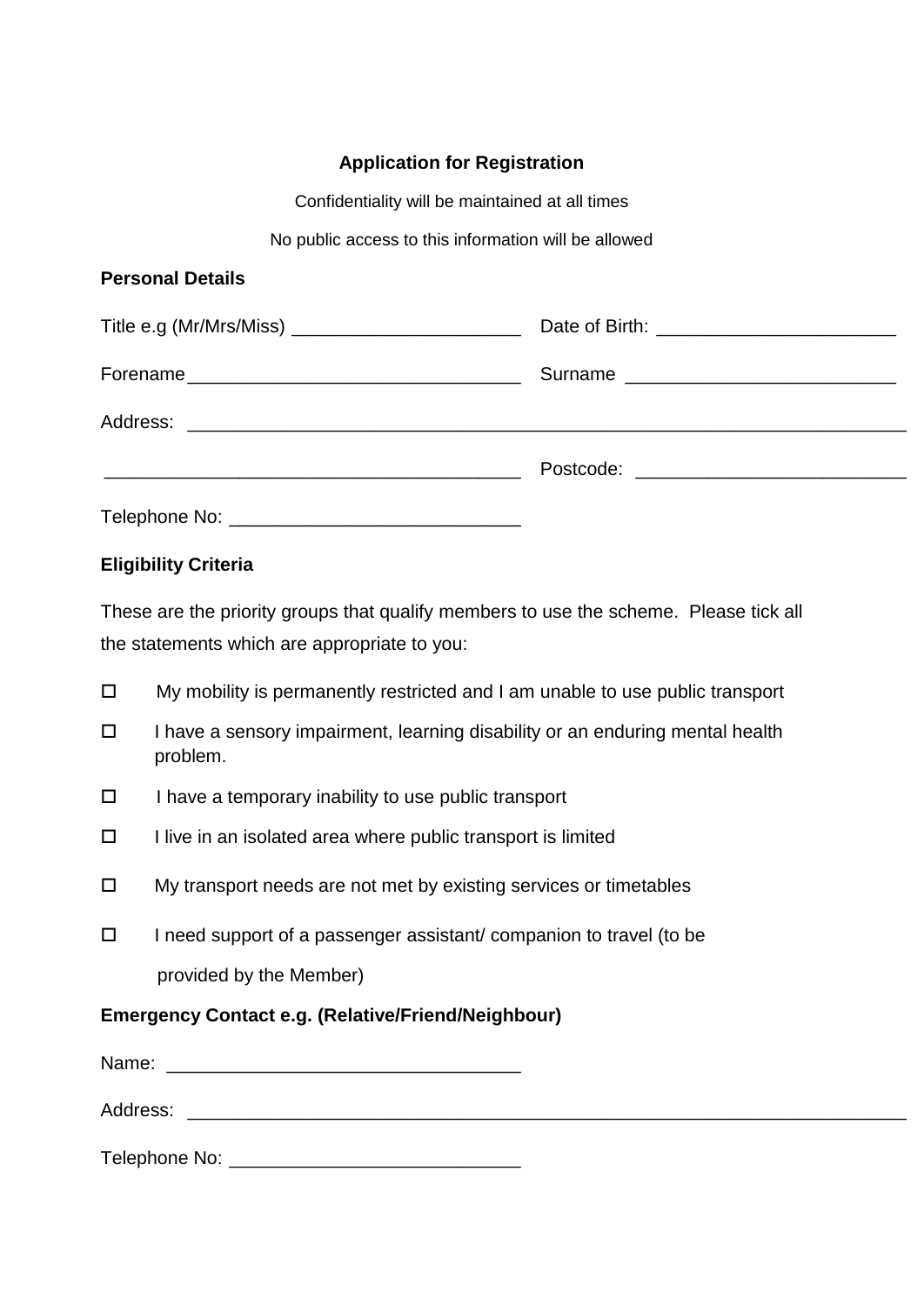| <b>Your Doctors Details</b>                                                                                                      |                             |  |
|----------------------------------------------------------------------------------------------------------------------------------|-----------------------------|--|
|                                                                                                                                  |                             |  |
| Address:<br><u> 2000 - 2000 - 2000 - 2000 - 2000 - 2000 - 2000 - 2000 - 2000 - 2000 - 2000 - 2000 - 2000 - 2000 - 2000 - 200</u> |                             |  |
|                                                                                                                                  | Telephone No: _____________ |  |

# **In order we may allocate the right vehicle and driver for your requirements please provide us with information on the following:**

|                                                                                                                                                            | Please delete as appropriate                  |
|------------------------------------------------------------------------------------------------------------------------------------------------------------|-----------------------------------------------|
| Are you able to get into and out of a car?                                                                                                                 | Yes/No                                        |
| Are you able to get into the back seat of a two door car?                                                                                                  | Yes/No                                        |
| When travelling do you use:                                                                                                                                |                                               |
| a) a wheelchair<br>If yes can you transfer unaided from a car?<br>If yes is your wheelchair manual or electric<br>If a manual wheelchair is it collapsible | Yes/No<br>Yes/No<br>manual/electric<br>Yes/No |
| b) a walking stick                                                                                                                                         | Yes/No                                        |
| c) a walking frame/ crutches                                                                                                                               | Yes/No                                        |
| d) a rigid shopping trolley                                                                                                                                | Yes/No                                        |
| Do you have a visual impairment                                                                                                                            | Yes/No                                        |
| Do you have a hearing impairment<br><b>Special Requirements:</b>                                                                                           | Yes / No                                      |

#### **General Health:**

Please give details of any conditions that you may have which you think we need to be aware of e.g. giddiness, angina, arthritis etc, so that we may provide you with a safe & stress free journey

\_\_\_\_\_\_\_\_\_\_\_\_\_\_\_\_\_\_\_\_\_\_\_\_\_\_\_\_\_\_\_\_\_\_\_\_\_\_\_\_\_\_\_\_\_\_\_\_\_\_\_\_\_\_\_\_\_\_\_\_\_\_\_\_\_\_\_\_\_\_\_\_\_\_\_

\_\_\_\_\_\_\_\_\_\_\_\_\_\_\_\_\_\_\_\_\_\_\_\_\_\_\_\_\_\_\_\_\_\_\_\_\_\_\_\_\_\_\_\_\_\_\_\_\_\_\_\_\_\_\_\_\_\_\_\_\_\_\_\_\_\_\_\_\_\_\_\_\_\_\_

\_\_\_\_\_\_\_\_\_\_\_\_\_\_\_\_\_\_\_\_\_\_\_\_\_\_\_\_\_\_\_\_\_\_\_\_\_\_\_\_\_\_\_\_\_\_\_\_\_\_\_\_\_\_\_\_\_\_\_\_\_\_\_\_\_\_\_\_\_\_\_\_\_\_\_

\_\_\_\_\_\_\_\_\_\_\_\_\_\_\_\_\_\_\_\_\_\_\_\_\_\_\_\_\_\_\_\_\_\_\_\_\_\_\_\_\_\_\_\_\_\_\_\_\_\_\_\_\_\_\_\_\_\_\_\_\_\_\_\_\_\_\_\_\_\_\_\_\_\_\_